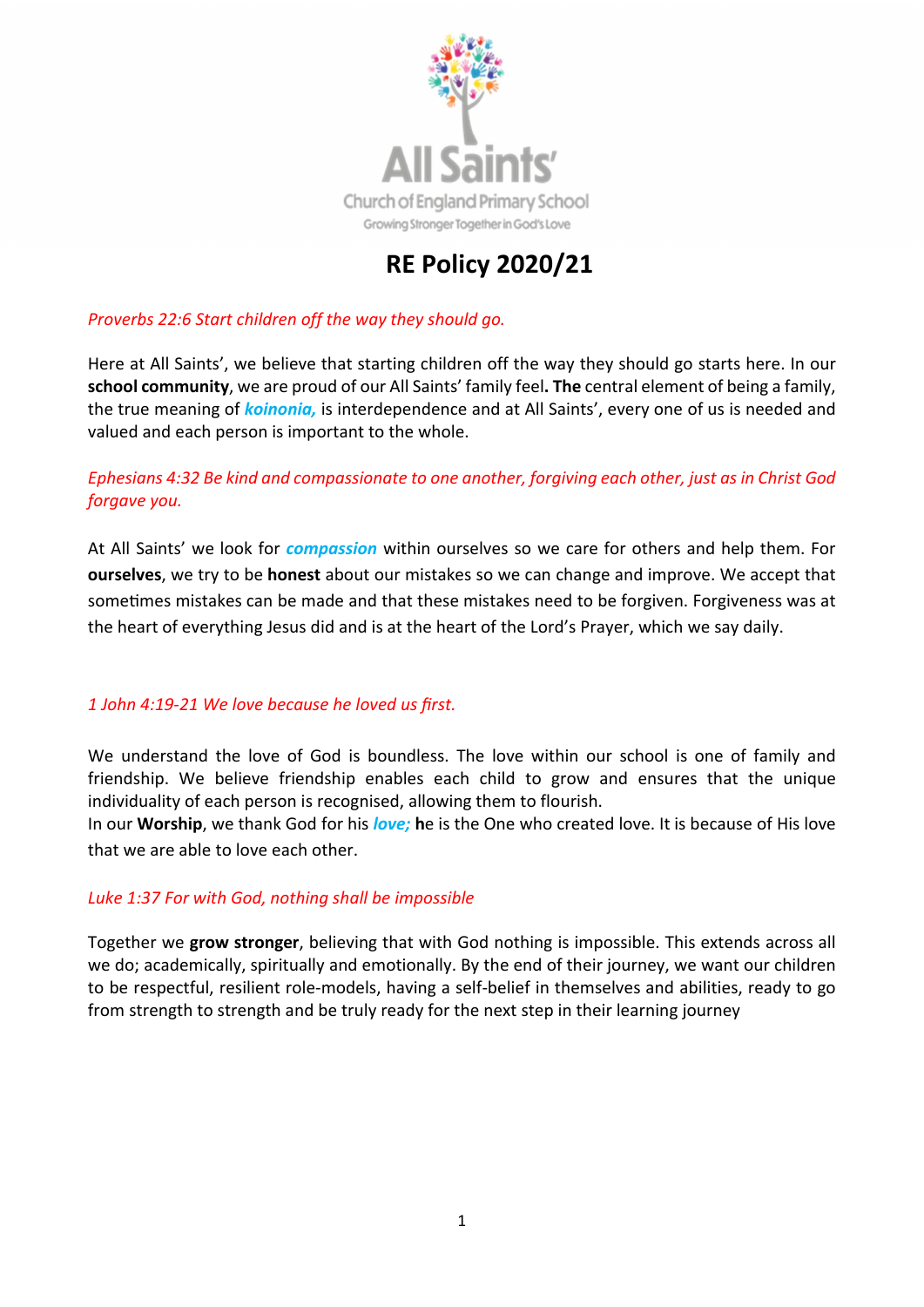## Aims

All Saints' C of E School is rooted in a Christian ethos based of nurture and mutual care. The RE curriculum is governed by the same principles and high expectations that applies to all other areas of our curriculum.

The RE curriculum seeks to build on, or introduce, our children to the world of religion and spirituality, being mindful of the ethnic diversity and religious make-up of the school.

## Archbishop Runcie:

*A church school nourishes Christians in their faith, encourages those of other faiths and challenges those with no faith.* 

During a child's time here at All Saints' we aim that children will develop:

- A sound understanding of the beliefs, values, rituals and practices of Christianity
- Be familiar with the life and ministry of Jesus Christ
- To recognise Christian signs and symbols and be familiar with a variety of resources including: the Bible, literature, the arts, music, liturgy and sacrament
- To have explored the key beliefs, values, rituals and practices of the principals world religions
- To be reflective about what it means to have faith and to develop their own spiritual knowledge and understanding

#### RE Curriculum

RE will have an allocation of at least 5% curriculum time. As a church All Saints' believes in the centrality of RE in the curriculum.

Foundation Stage and Key Stage 1: Approximately 30 hours per year/ 1 hour per week

Key stage 2: Approximately 40 hours per year / 1 hour 15mins per week

Delivery of the curriculum is separate from Collective Worship.

The RE curriculum is taken from the 2016 SDBE scheme of work. The units are designed so that pupils learn *about* (AT1) religion and *from* (AT2) religion. The units are in the main Christian (5/6th), whilst taking into account the other principal world faiths  $(1/6<sup>th</sup>)$ : Judaism, Islam, Sikhism, Hinduism and Buddhism.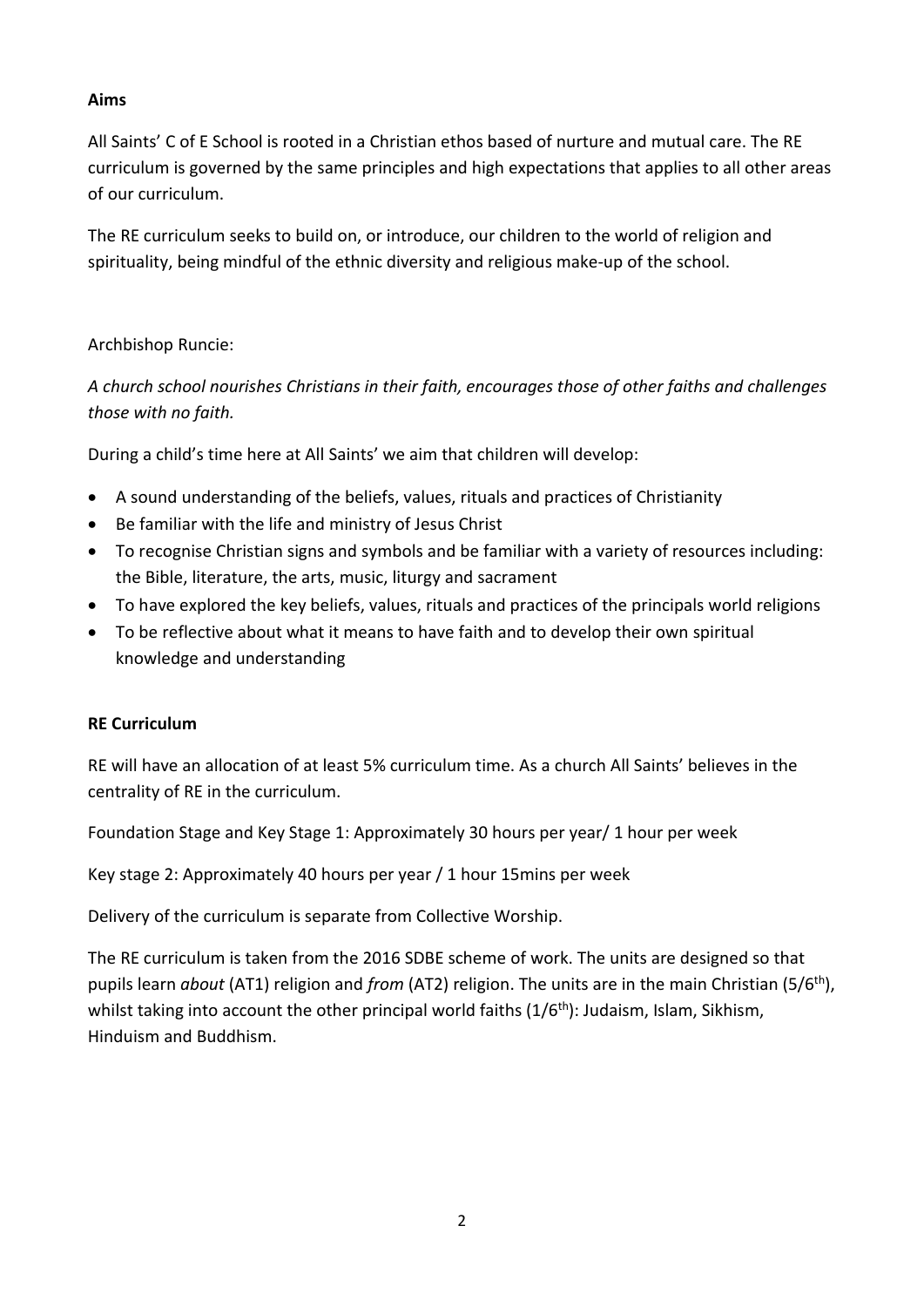We aim to link other areas of the curriculum to make the most of learning time and provide further curriculum enrichment opportunities to extend and consolidate children's understanding, making relevant links to RRS (Right Respecting School) articles or Christian Values. Sometimes this may be a discussion and so not part of the topic's outcomes, but where the outcomes do show evidence of a RRS article or Christian Value, the relevant RRS article sticker or the bible sticker will be added to the children's books.

All year groups study *Christmas* and *Easter* each year, the scheme ensures there is continuity and progression between the year groups and key stages, with the differences concepts and aspects taught.

Here at All Saints' we recognise that pupils have a wide range of differing abilities and needs. We aim to provide suitable learning opportunities for all children by matching tasks to abilities and challenging appropriately. It is the responsibility of teachers to ensure this is done, so all children can take part in learning, with outcomes they are proud of.

In addition, we ensure our curriculum reflects and acknowledges the diversity within our community and globally. We weave this into our curriculum, making it priority; helping learning become relevant and linking it to our existing RE and PSHE (Personal, Social, Health and Economic education) work and beyond.

We recognise that parents may wish to withdraw their child/ren from the RE curriculum and Collective Worship and respect these wishes, offering supervision in an alternative space if necessary.

# PSHE/SMSC/VALUES -

Through our RE lessons we aim to teach the children about the values and moral beliefs that influence a person's behaviour. An example of this is the contribution to the Jigsaw PSHE curriculum, whereby topics such as, bullying, health and well-being, role models, kindness and charity are discussed. These aims also tie in with our pastoral support of individuals through our Jigsaw, SEAL (social & emotion aspects of learning) and ELSA (emotional literacy support assistant) programmes to develop the 'whole child'. Children are encouraged to consider sharing their feelings and learn more about themselves and how to make the right choices. Children learn the difference between right and wrong and consider the ethical and moral questions that are presented to them in RE lessons and beyond. The aim is to enhance social development through building a sense of identity in our community/society.

As children explore issues of religious faith and values and, in doing so, they develop their knowledge and understanding of the cultural context of their own lives.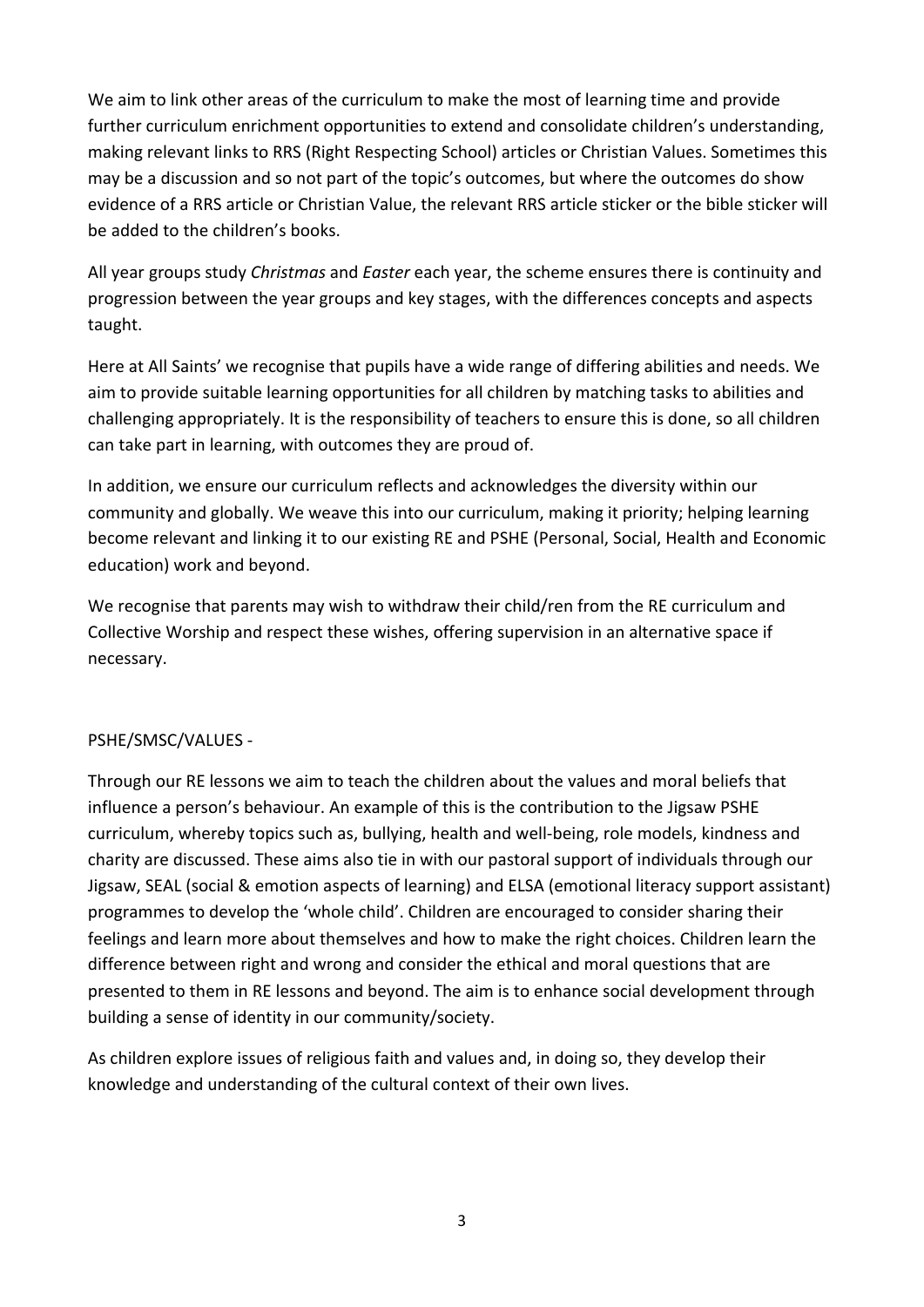## Monitoring and Assessment –

The role of the RE subject leader and Faith Group is to monitor the teaching and learning across the school. This is done through:

- Annual lesson observations, ensuring appropriate use of resources
- Using pupil voice to assess how much they enjoy and learn from RE lessons
- Monitoring of planning
- Monitoring of books (book scrutiny)
- Evaluating the scheme of work
- Building a portfolio of work e.g. photographs and copies of good work
- Using assessment data to evaluate and create progress summaries

The RE subject leader may support staff by acting upon the development points through attending and delivering INSET, passing on key information and through modelling lessons and team teaching.

Teachers are required to assess their pupils' progress and attainment in line with our school's Herts for Learning system (see Assessment Policy for further information).

- $\triangleright$  It is expected that all teachers enter data once per term.
- $\triangleright$  It is expected all teacher's complete the RE 'Front Covers' assessment, where the children are assessed against each objective to be either developing, secure or mastering age related expectations (ARE) for each year group.

The formative assessment can be gathered in the following ways:

- Marking written work
- Observations of discussions
- Observations of group activities
- Discussions with individual pupils